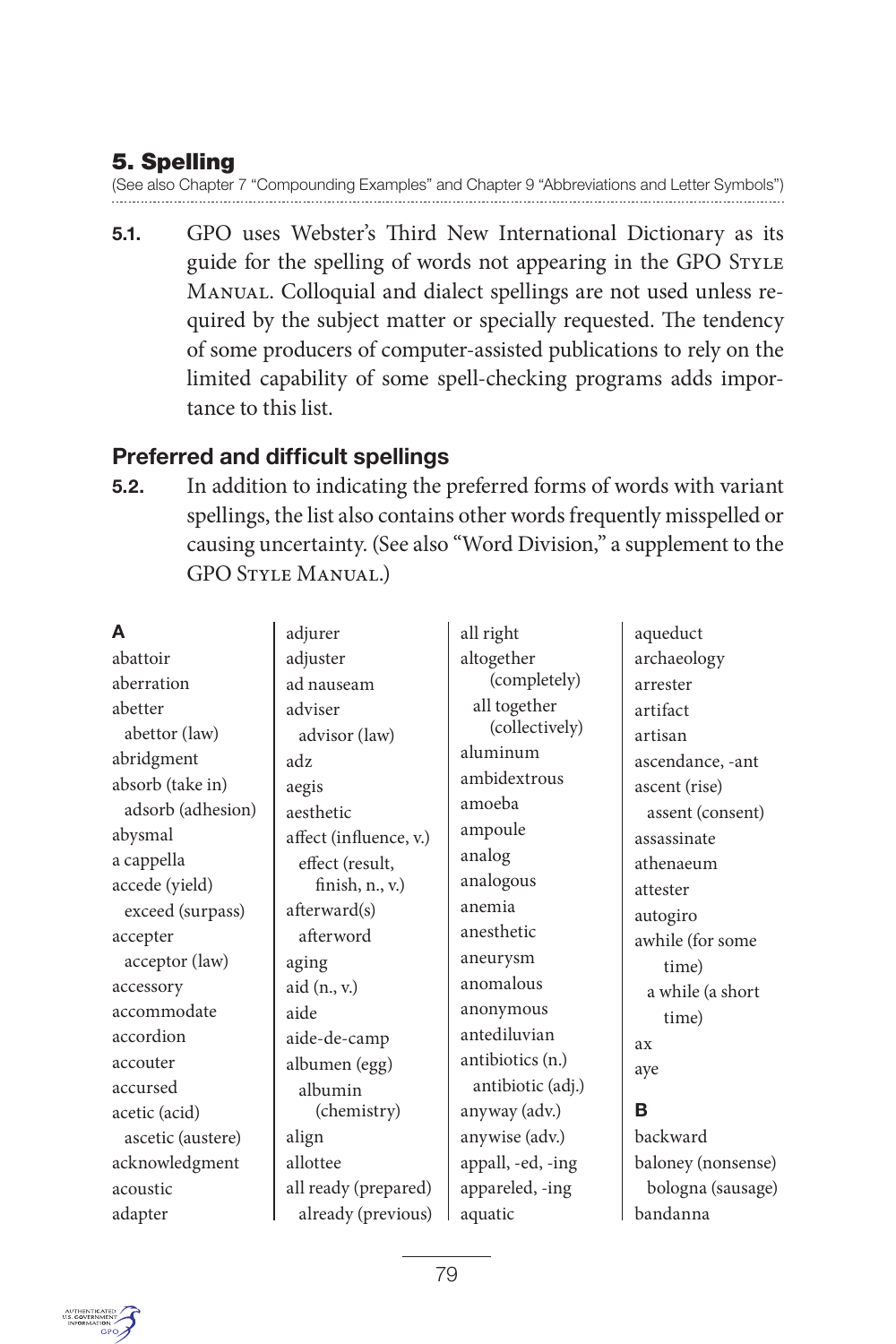bargainer bargainor (law) baritone bark (boat) barreled, -ing bastille bathyscaph battalion bazaar (event) bizarre (strange on absurd) behoove beneficent benefited, -ing bettor (wagerer) beveled, -ing biased, -ing blessed bloc (group) block (grants) blond (masc., fem.) bluing born (birth) borne (carried) bouillon (soup) bullion (metal) boulder bourgeoisie breach (gap) breech (lower part) brier briquet, -ted, -ting Britannia broadax bronco brunet (masc., fem.) buccaneer buncombe bunion bur burned bus, bused, buses, busing

butadiene

#### **C**

caffeine calcareous calcimine caldron calendar calender (paper finish) caliber caliper calk (spike) caulk (seal) calligraphy callus (n.) callous (adj.) calorie canceled, -ing cancellation candor canister cannot canoeing cantaloupe canvas (cloth) canvass (solicit) capital (city, money) capitol (building) carabao (sing., pl.) carat (gem weight) caret (omission mark) karat (gold weight) carbureted, -ing carburetor Caribbean caroled, -ing carotene carrot cartilage caster (roller) castor (oil)

casual (informal) causal (cause) catalog, -ed, -ing cataloger catsup caviar caviled, -er, -ing center centipede centrifugal cesarean chairmaned chaise longue chancellor channeled, -ing chaperon chautauqua chauvinism chiffonier chile con carne chili (pepper) chiseled, -ing chlorophyll cigarette citable cite (quote) site (place) clamor climactic (climax) climatic (climate) cocaine coconut cocoon coleslaw colloquy colossal combated, -ing commenter commentor (law) commingle commiserate complement (complete)

 compliment (praise) confectionery confidant (masc., fem.) confident (sure) confirmer confirmor (law) conjurer connecter connector (road) connoisseur consecrator consensus consignor consulter consummate contradicter control, -lable, -ling converter conveyor cookie cornetist corollary corvette councilor (of council) counselor (adviser) counseled, -ing cozy crawfish creneled, -ing crystaled, -ing crystalline crystallize cudgeled, -ing cyclopedia czar

# **D**

darndest debarkation decaffeinated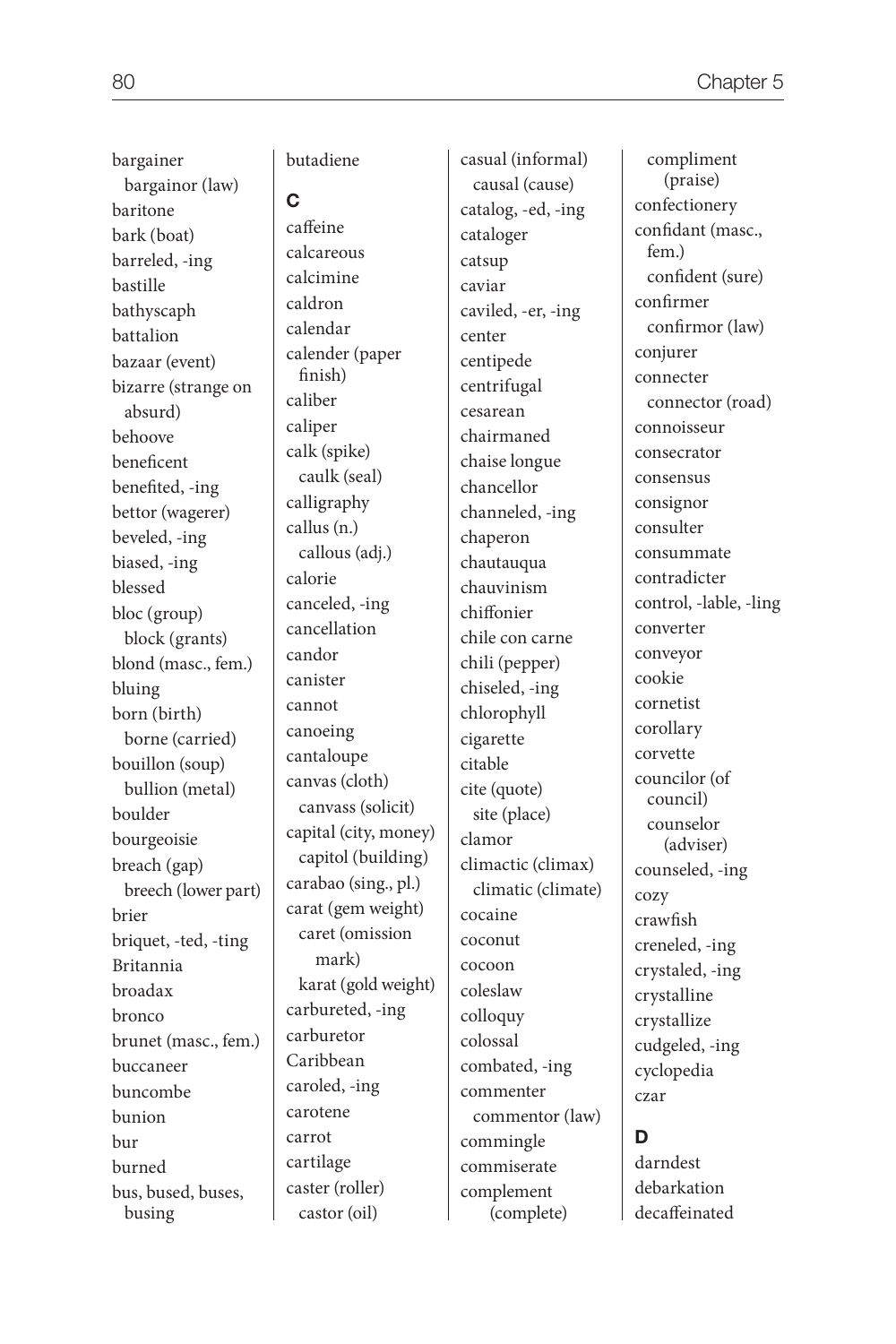decalogue defense deliverer deliveror (law) demagogue demarcation dependent descendant (n., adj.) desecrater desiccate desuetude (suspended) destitute (bereft) detractor develop, -ment device (contrivance) devise (convey) dextrous (syllable division) diaeresis diaeretic diuretic (water pill) diagramed, -ing diagrammatic dialed, -ing dialogue dialysis diaphragm diarrhea dickey dietitian diffuser dike dilettante dinghy (boat) diphtheria discreet (prudent) discrete (distinct) disheveled, -ing disk dispatch dissension distention

distill, -ed, -ing, -ment distributor diverter divorcee doctoral doctrinaire doggerel dossier doweled, -ing downward dreadnought dreamed drought dueled, -ing duffelbag dullness dumfound dwelt dyeing (coloring) dying (death)

#### **E**

eastward ecstasy edema edgewise electronics (n.) electronic (adj.) eleemosynary elicit (to draw) illicit (illegal) embarrass embed embellish emboweled, -ing emboweler emigrant (go from) immigrant (go into) emigree eminent (famous) imminent (soon) employee

enameled, -ing encage encase encave enclasp enclose enclosure encumber encumbrance encyclopedia endorse, -ment endwise enfeeble enforce, -ment engraft enroll, -ed, -ing, -ment enshade ensheathe ensnare ensure (guarantee) insure (protect) entrench entrepreneur entrust entwine envelop (v.) envelope (n.) enwrap eon epaulet, -ed, -ing epiglottis epilogue equaled, -ing erysipelas escallop escapable esophagus etiology evacuee evanescent eviscerate evocative

exhilarate exonerate exorbitant expellant exposé (n., exposure) expose (v., to lay open) exsiccate extant (in existence) extent (range) extoll, -ed, -ing eying eyrie

exhibitor

#### **F**

fantasy farther (distance) further (degree) favor fecal feces fetal fetish fetus fiber fiche (microfiche) filigree finable finagle financier fiord flammable (not inflammable) flection fledgling flexitime flier flotage flotation fluorescent focused, -ing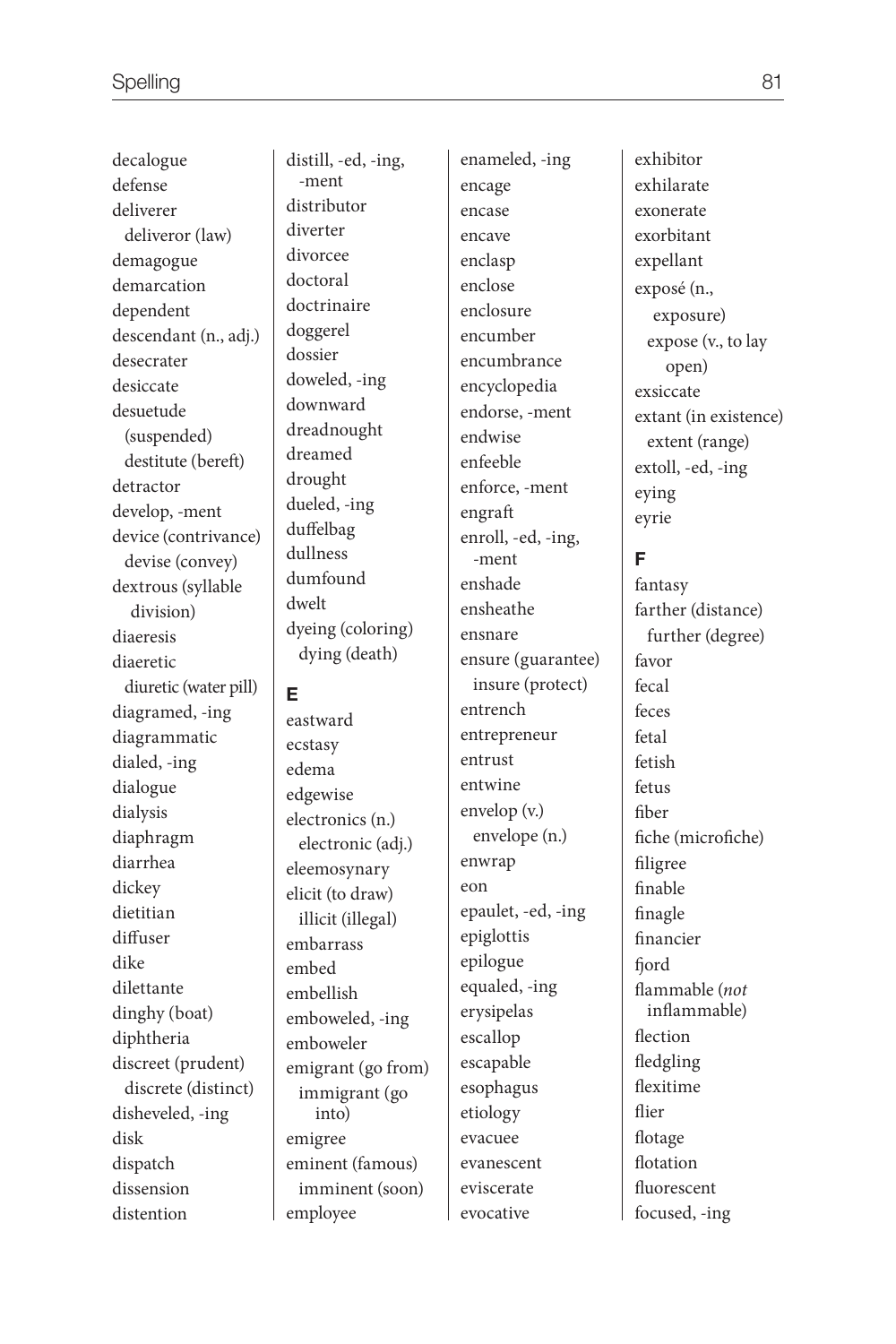folderal forbade forbear (endurance) forebear (ancestor) foresee forgettable forgo (relinquish) forego (precede) format, formatted, formatting forswear fortissimo forward (ahead) foreword (preface) fricassee fuchsia fueler fulfill, -ed, -ing, -ment fulsome fungus (n., adj.) funneled, -ing furor fuse (all meanings) fuselage fusillade

#### **G**

gaiety gaily galosh gamboled, -ing garrote gauge gazetteer gelatin genealogy generalissimo germane glamorous glamour glycerin gobbledygook goodbye

graveled, -ing gray grievous groveled, -ing gruesome guarantee (n., v.) guaranty (n., law) guerrilla (warfare) gorilla (ape) guesstimate guttural gypsy

#### **H**

hallelujah hara-kiri harass harebrained healthful (for health) healthy (with health) heinous hemoglobin hemorrhage heterogeneous hiccup highfalutin hijack homeopath homogeneity homologue hors d'oeuvre hypocrisy hypotenuse

## **I**

idiosyncrasy idle (inactive) idol (statue) idyll imminent (soon) eminent (famous) impaneled, -ing

impasse imperiled, -ing impostor impresario imprimatur inculcate indict (to accuse) indite (to compose) inequity (unfairness) iniquity (sin) inferable infold ingenious (skillful) ingenuous (simple) innocuous innuendo inoculate inquire, inquiry install, -ed, -ing, -ment installation instill, -ed, -ing insure (protect) ensure (guarantee) intelligentsia interceptor interment (burial) internment (jail) intern intervener intervenor (law) intransigent (n., adj.) iridescent italic

#### **J**

jalopy jalousie jerry-(built) jury-(rigged) jeweled, -ing, -er jewelry judgeship judgment

jujitsu juxtaposition

# **K**

karat kerneled, -ing kerosene kidnapped, -ing kidnapper kilogram knapsack kopek kumquat

# **L**

labeled, -ing lacquer landward lath (wood) lathe (machine) laureled leukemia leveled, -ing leveler liable (responsible) libel (legal) liaison libelant libeled, -ing libelee libeler license licenser (issuer) licensor (grantor) licorice likable lilliputian linage (lines) lineage (descent) liquefy liquor liqueur liter livable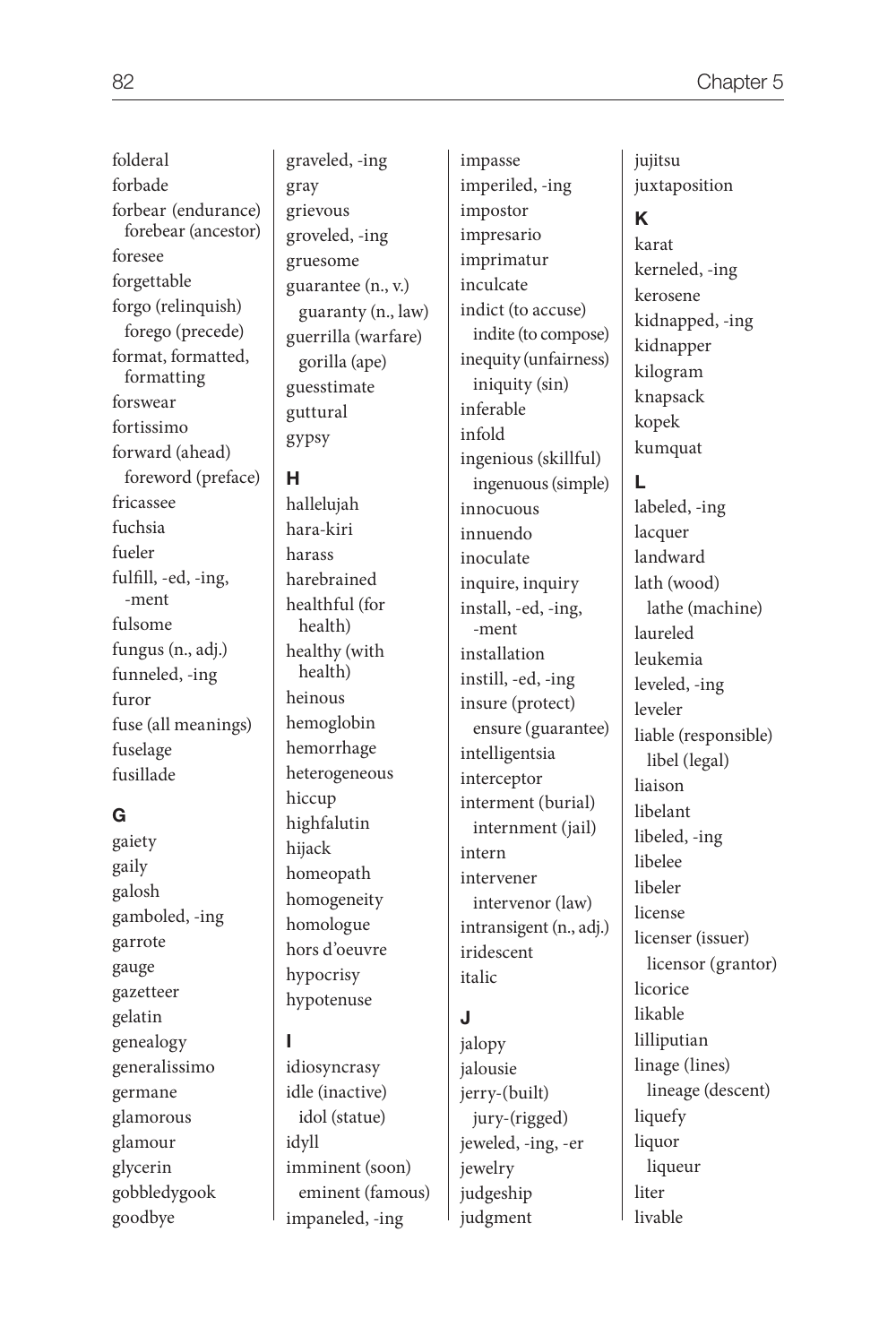loath (reluctant) loathe (detest) lodestar lodestone lodgment logistics (n.) logistic (adj.) louver luster lyonnaise

#### **M**

madam Mafia maim maize (corn) maze (labyrinth) maneuver manifold manikin (dwarf) mannequin (model) mantel (shelf) mantle (cloak) marbleize marijuana marshaled, -ing marshaler marveled, -ing marvelous material (goods) materiel (military) meager medaled, -ing medalist medieval metaled, -ing metalize meteorology (weather) metrology (weights and measures) meter

mil (1/1000 inch) mill (1⁄1000 dollar) mileage miliary (tuberculosis) milieu milk cow millenary (1,000) millinery (hats) millennium minable missilery misspell miter moccasin modeled, -ing modeler mold mollusk molt moneys monogramed, -ing monologue mortise movable mucilage mucus (n.) mucous (adj.) Muslim mustache

#### **N**

naphtha Navajo nazism neophyte niacin nickel niter nonplused northward Novocain (trademark) novocaine (anesthetic) numskull **O** obbligato obloquy ocher octet offal offense omelet

ophthalmology opossum orangutan orbited, -ing ordinance (law) ordnance (military) organdy overseas or oversea

#### **P**

pajamas paleontology paneled, -ing paraffin paralleled, -ing parallelepiped parceled, -ing partisan pastime patrol, -led, -ling peccadillo pedant (n.) pedantic (adj.) peddler penciled, -ing pendant (n.) pendent (u.m.) percent peremptory (decisive) preemptory (preference)

perennial periled, -ing permittee perquisite (privilege) prerequisite (requirement) personal (individual) personnel (staff) perspective (view) prospective (expected) petaled, -ing pharaoh pharmacopeia phoenix phlegm phony phosphorus (n.) phosphorous (adj.) photostated pickax picnicking pipet plaque plastics (n.) plastic (adj.) pledger pledgor (law) plenitude pliers plow poleax pollination pommeled, -ing pontoon porcelaneous practice (n., v.) precedence (priority) precedents (usage) prerogative pretense preventive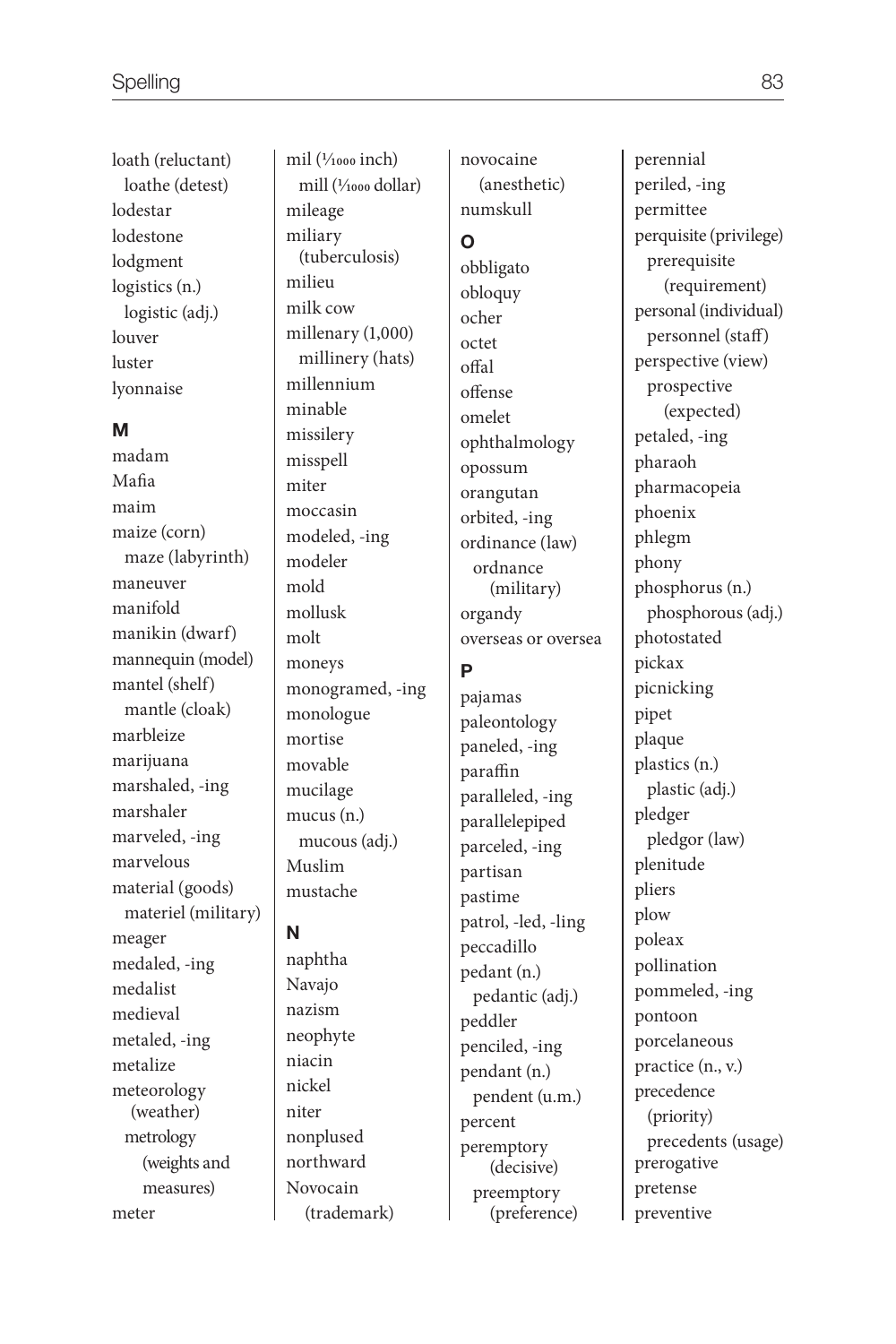principle (proposition) privilege proffer programmatic programmed, -mer, -ming prologue promissory pronunciation propel, -led, -ling propellant (n.) propellent (adj.) prophecy (n.) prophesy (v.) ptomaine pubic (anatomy) pulmotor pusillanimous

principal (chief)

## **Q**

quarreled, -ing quartet quaternary questionnaire queue

# **R**

raccoon racket (all meanings) rapprochement rarefy rarity ratable rational (adj.) rationale (n.) rattan raveled, -ing reconnaissance reconnoiter recyclable referable refuse registrar

relater relator (law) remodeler renaissance reparable repellant (n.) repellent (adj.) requester requestor (law) rescission responder (electronics) responser (electronics) reveled, -er, -ing rhyme, rhythmic RIFing, RIFed, RIFs rivaled, -ing roweled, -ing ruble

## **S**

saccharin (n.) saccharine (adj.) sacrilegious salable sandaled, -ing savable savanna savior Saviour (Christ) scalloped, -ing schizophrenia scion (horticulture) scurrilous seismology selvage (edging) salvage (save) sentineled, -ing separate (v., adj.) sepulcher seriatim settler settlor (law)

sewage (waste) sewerage (drain system) sextet Shakespearean shellacking shoveled, -ing shriveled, -ing sideward signaled, -ing siphon site (place) cite (quote) sizable skeptic skillful skulduggery sleight (deft) slight (meager) smolder sniveled, -ing snorkel soliloquy sometime (formerly) some time (some time ago) some times (at times) southward spacious (space) specious (deceptive) specter spirituous (liquor) spirochete spoliation stationary (fixed) stationery (paper) statue (sculpture) stature (height) statute (law) staunch stenciled, -ing stenciler

stifling stratagem

stubbornness stultify stupefy subpoena, -ed subtlety succor sulfur (also derivatives) sulfanilamide sulfureted, -ing supererogation surfeit surreptitious surveillance swiveled, -ing sylvan synonymous syrup

# **T**

taboo tactician tasseled, -ing tattoo taxied, -ing technique teetotaler tercentenary theater therefor (for it) therefore (for that reason) thiamine thralldom thrash (beat) thresh (grain) threshold tie, tied, tying timber (wood) timbre (tone) tinseled, -ing titer tonsillitis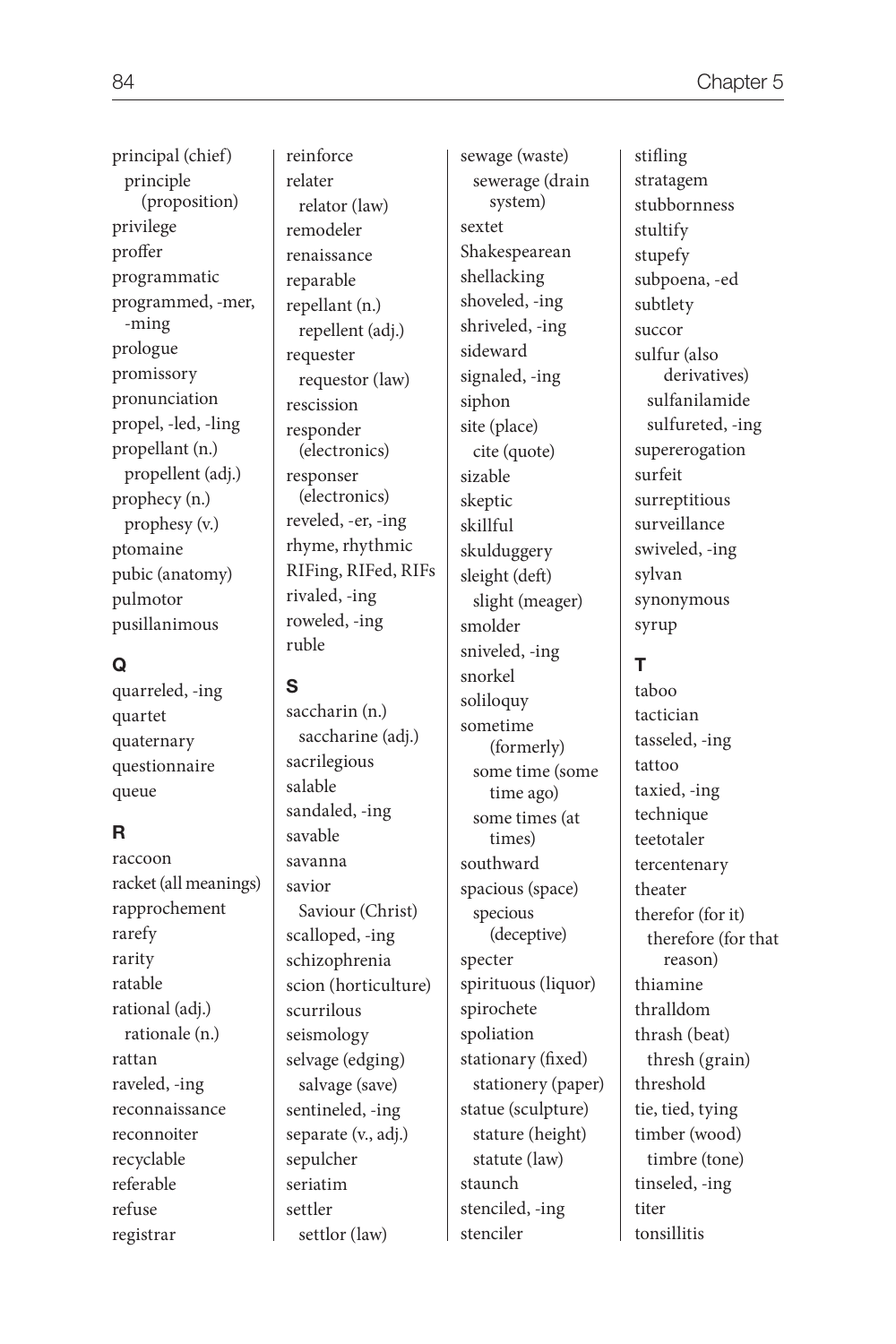| tormenter       | triptych         | v               | W                    |
|-----------------|------------------|-----------------|----------------------|
| totaled, -ing   | trolley          | vacillate       | wainscoting          |
| toward          | troop (soldiers) | valance (drape) | warranter            |
| toweled, -ing   | troupe (actors)  | valence         | warrantor (law)      |
| toxemia         | troweled, -ing   | (chemistry)     | warranty             |
| trafficking     | tryptophan       | veld            | weeviled, -ing       |
| trammeled, -ing | tularemia        | veranda         | welder               |
| tranquilize(r)  | tunneled, -ing   | vermilion       | westward             |
| tranquillity    | tunneler         | vicissitude     | whimsy               |
| transcendent    | turquoise        | victualed, -ing | whiskey, -s          |
| transferable    | typify           | victualer       | willful              |
| transferor      | tyrannical       | vilify          | withe                |
| transferred     | tyro             | villain         | woeful               |
| transonic       |                  | visa, -ed, -ing | woolen               |
| transponder     | U                | vitamin         | woolly               |
| (electronics)   | unctuous         | vitrify         | worshiped, -er, -ing |
| transshipment   | unwieldy         | volcanism       |                      |
| traveled, -ing  | upward           | voluntarism     |                      |
| traveler        | uremia           | votable         |                      |
| travelogue      | usable           | vying           |                      |

# **Anglicized and foreign words**

**5.3.** Diacritical marks are not used with anglicized words.

| A                                                                                   | cafeteria                                                                             | crepe de chine                                            | elite                                                              |
|-------------------------------------------------------------------------------------|---------------------------------------------------------------------------------------|-----------------------------------------------------------|--------------------------------------------------------------------|
| abaca                                                                               | caique                                                                                | critique                                                  | entree                                                             |
| aide memoire                                                                        | canape                                                                                | critiquing                                                | etude                                                              |
| a la carte<br>a la king<br>a la mode<br>angstrom<br>aperitif<br>applique<br>apropos | cause celebre<br>chateau<br>cliche<br>cloisonne<br>comedienne<br>comme ci<br>comme ca | D<br>debacle<br>debris<br>debut<br>debutante<br>decollete | F<br>facade<br>faience<br>faux pas<br>fete<br>fiance (masc., fem.) |
| $auto(s)-da-fe$<br>в                                                                | communique<br>confrere<br>consomme                                                    | dejeuner<br>denouement<br>depot                           | frappe<br>G                                                        |
| blase                                                                               | cortege                                                                               | dos-a-dos                                                 | garcon                                                             |
| boutonniere<br>brassiere                                                            | coulee<br>coup de grace<br>coup d'etat                                                | Е<br>eclair                                               | glace<br>grille<br>gruyere                                         |
| C                                                                                   | coupe                                                                                 | eclat                                                     |                                                                    |
| cabana                                                                              | creme                                                                                 | ecru                                                      | н                                                                  |
| cafe                                                                                | crepe                                                                                 | elan                                                      | habitue                                                            |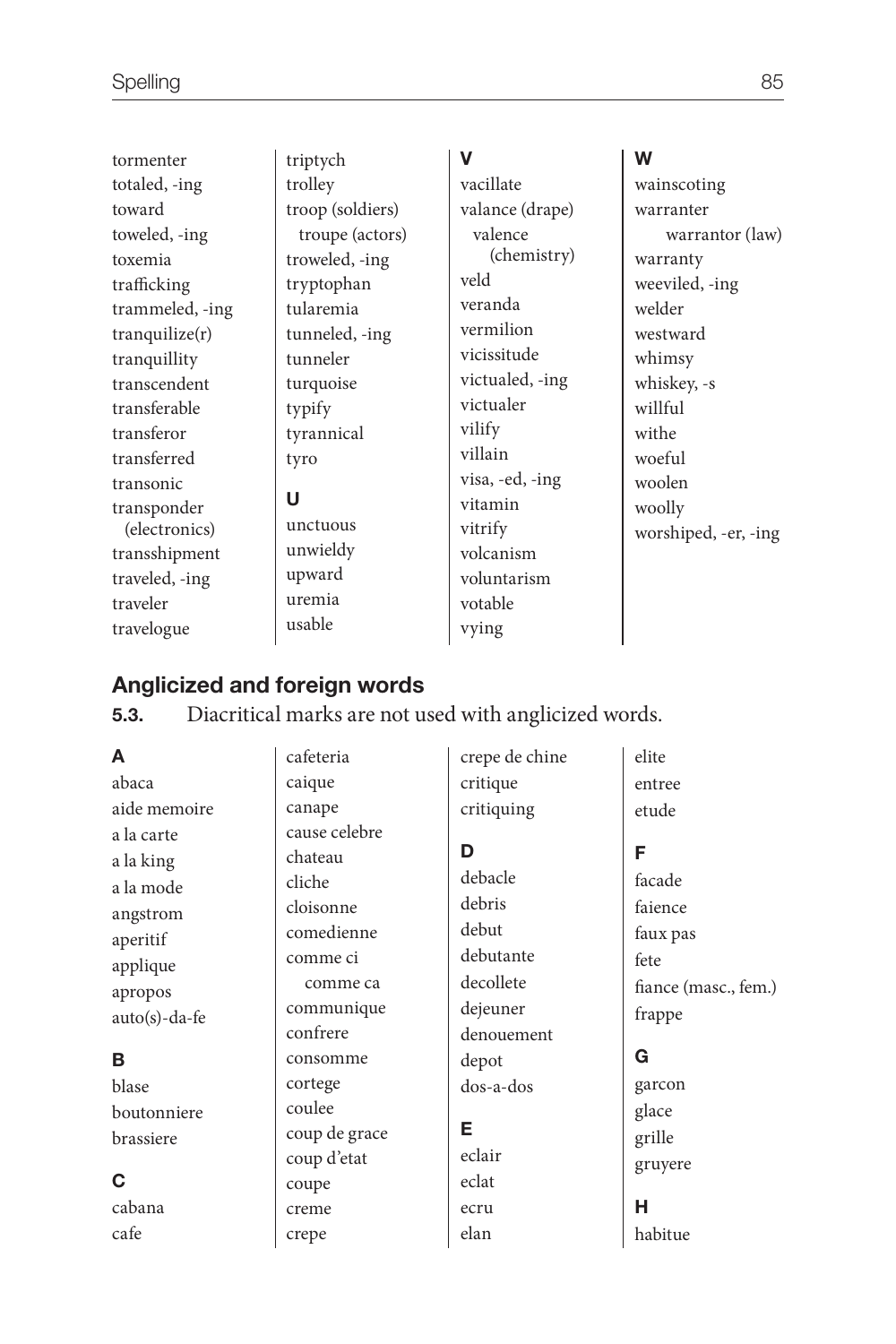| ingenue                      | moire<br>N                     | portiere<br>pousse cafe<br>premiere | seance<br>senor<br>smorgasbord |
|------------------------------|--------------------------------|-------------------------------------|--------------------------------|
| J<br>jardiniere<br>L         | naive<br>naivete<br>nee        | protege (masc., fem.)<br>puree      | soiree<br>souffle              |
| laissez faire<br>litterateur | Ο<br>opera bouffe              | R<br>rale<br>recherche              | suede<br>т                     |
| М<br>materiel                | opera comique                  | regime                              | table d'hote<br>tete-a-tete    |
| matinee<br>melange           | Р<br>papier mache              | risque<br>role                      | tragedienne                    |
| melee<br>menage              | piece de resistance<br>pleiade | rotisserie<br>roue                  | v<br>vicuna                    |
| mesalliance<br>metier        | porte cochere<br>porte lumiere | S<br>saute                          | vis-a-vis                      |

**5.4.** Foreign words carry the diacritical marks as an essential part of their spelling.

| à l'américaine | chargé d'affaires | entrepôt | passé (masc., fem.) |
|----------------|-------------------|----------|---------------------|
| attaché        | congé             | exposé   | pâté                |
| béton          | crédit foncier    | longéron | père                |
| blessé         | crédit mobilier   | mañana   | piña                |
| calèche        | curé              | maté     | précis              |
| cañada         | déjà vu           | mère     | raisonné            |
| cañon          | détente           | nacré    | résumé              |
| chargé         | doña              | outré    | touché              |

# **Plural forms**

**5.5.** Nouns ending in *o* immediately preceded by a vowel add *s* to form the plural; nouns ending in *o* preceded by a consonant add *es* to form the plural, except as indicated in the following list.

| albinos    | falsettos | merinos     | sextodecimos |
|------------|-----------|-------------|--------------|
| armadillos | gauchos   | mestizos    | sextos       |
| avocados   | ghettos   | octavos     | siroccos     |
| banjos     | halos     | octodecimos | solos        |
| cantos     | indigos   | pianos      | tangelos     |
| cascos     | infernos  | piccolos    | tobaccos     |
| centos     | juntos    | pomelos     | twos         |
| didos      | kimonos   | provisos    | tyros        |
| duodecimos | lassos    | quartos     | virtuosos    |
| dynamos    | magnetos  | salvos      | zeros        |
| escudos    | mementos  |             |              |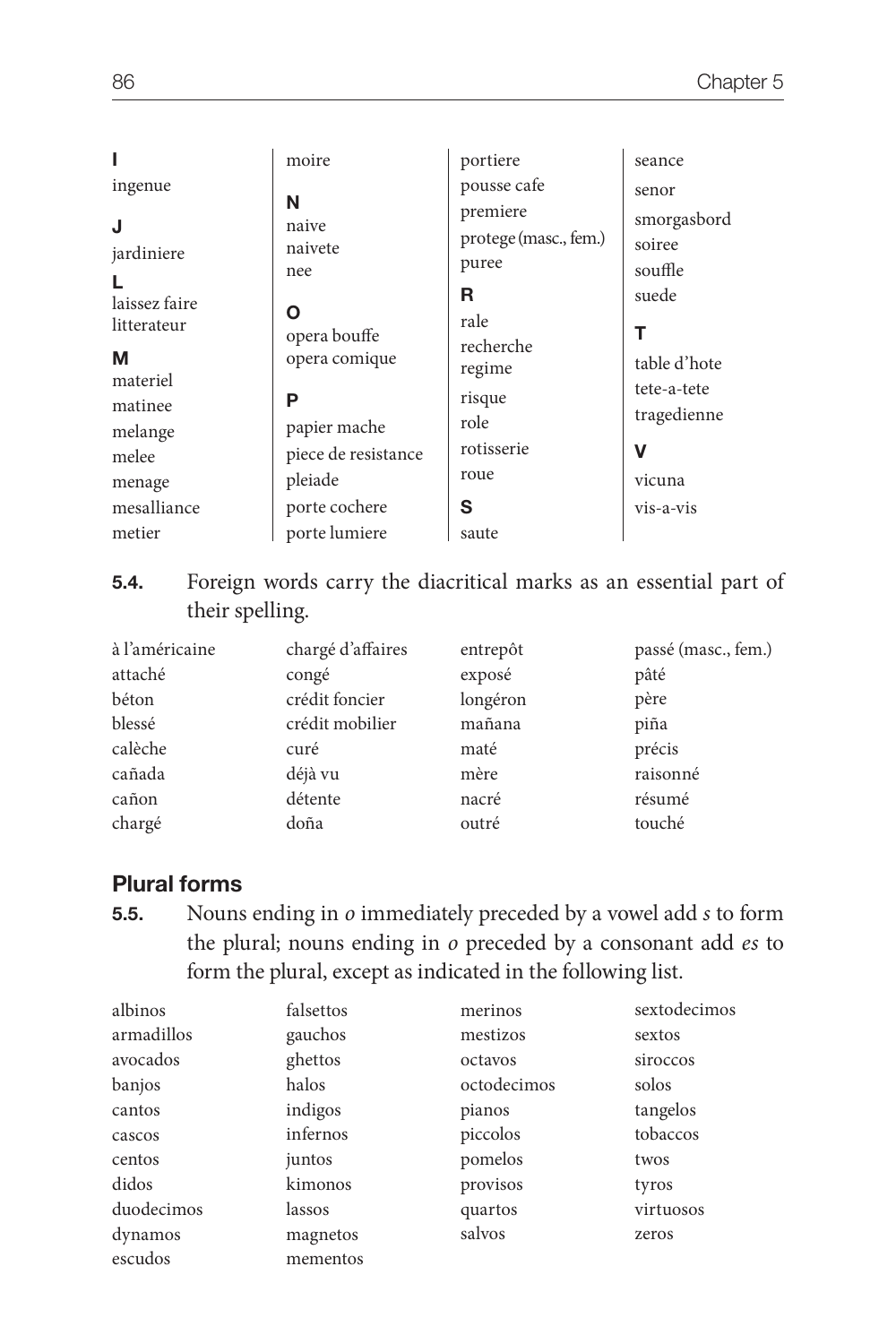**5.6.** When a noun is hyphenated with an adverb or preposition, the plural is formed on the noun.

| comings-in | hangers-on   | markers-up  |
|------------|--------------|-------------|
| fillers-in | listeners-in | passers-by  |
| goings-on  | lookers-on   | swearers-in |

**5.7.** When neither word is a noun, the plural is formed on the last word.

| also-rans | go-betweens | run-ins |
|-----------|-------------|---------|
| come-ons  | higher-ups  | tie-ins |

**5.8.** In forming the plurals of compound terms, the significant word takes the plural form.

> Significant word first: adjutants general aides-de-camp ambassadors at large attorneys at law attorneys general billets-doux bills of fare brothers-in-law chargés d'affaires chiefs of staff commanders in chief comptrollers general consuls general courts-martial crepes suzette daughters-in-law governors general grants-in-aid heirs at law inspectors general men-of-war ministers-designate mothers-in-law notaries public pilots-in-command postmasters general presidents-elect prisoners of war reductions in force rights-of-way secretaries general sergeants at arms sergeants major solicitors general surgeons general Significant word in middle: assistant attorneys general assistant chiefs of staff assistant comptrollers general assistant surgeons general Significant word last: assistant attorneys assistant commissioners assistant corporation counsels assistant directors assistant general counsels brigadier generals deputy judges deputy sheriffs general counsels judge advocates judge advocate generals lieutenant colonels major generals provost marshals provost marshal generals quartermaster generals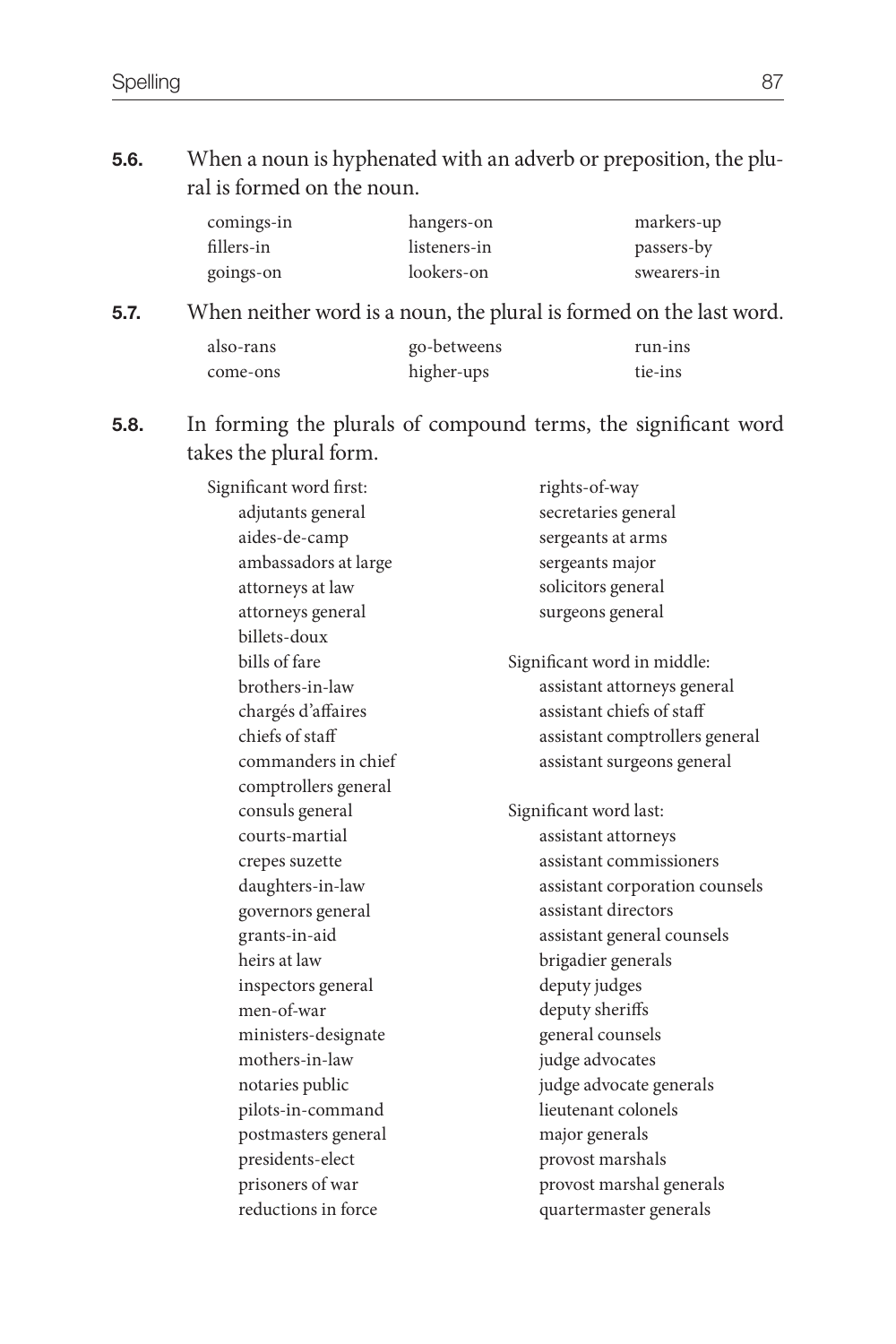| trade unions                    | men employees                  |
|---------------------------------|--------------------------------|
| under secretaries               | secretaries-treasurers         |
| vice chairmen                   | women aviators                 |
| Both words equally significant: | No word significant in itself: |
| Bulletins Nos. 27 and 28 not    | forget-me-nots                 |
| Bulletin Nos. 27 and 28 but     | hand-me-downs                  |
| Bulletin No. 27 or 28           | jack-in-the-pulpits            |
| coats of arms                   | man-of-the-earths              |
| masters at arms                 | pick-me-ups                    |
| men buyers                      | will-o'-the-wisps              |
|                                 |                                |

**5.9.** Nouns ending with *ful* form the plural by adding *s* at the end; if it is necessary to express the idea that more than one container was filled, the two elements of the solid compound are printed as separate words and the plural is formed by adding *s* to the noun.

> five bucketfuls of the mixture (one bucket filled five times) five buckets full of earth (separate buckets) three cupfuls of flour (one cup filled three times) three cups full of coffee (separate cups)

**5.10.** The following list comprises other words the plurals of which may cause difficulty.

| addendum, addenda                | cherub, cherubs                     |
|----------------------------------|-------------------------------------|
| adieu, adieus                    | cicatrix, cicatrices                |
| agendum, agenda                  | Co., Cos.                           |
| alga, algae                      | coccus, cocci                       |
| alumnus, alumni (masc.); alumna, | consortium, consortia               |
| alumnae (fem.)                   | corrigendum, corrigenda             |
| antenna, antennas (antennae,     | crisis, crises                      |
| zoology)                         | criterion, criteria                 |
| appendix, appendixes             | curriculum, curriculums             |
| aquarium, aquariums              | datum (singular), data (plural, but |
| automaton, automatons            | singular in collective sense)       |
| axis, axes                       | desideratum, desiderata             |
| bandeau, bandeaux                | dilettante, dilettanti              |
| basis, bases                     | dogma, dogmas                       |
| bateau, bateaux                  | ellipsis, ellipses                  |
| beau, beaus                      | equilibrium, equilibriums           |
| cactus, cactuses                 | (equilibria, scientific)            |
| calix, calices                   | erratum, errata                     |
| cargo, cargoes                   | executrix, executrices              |
| chassis (singular and plural)    | flambeau, flambeaus                 |
|                                  |                                     |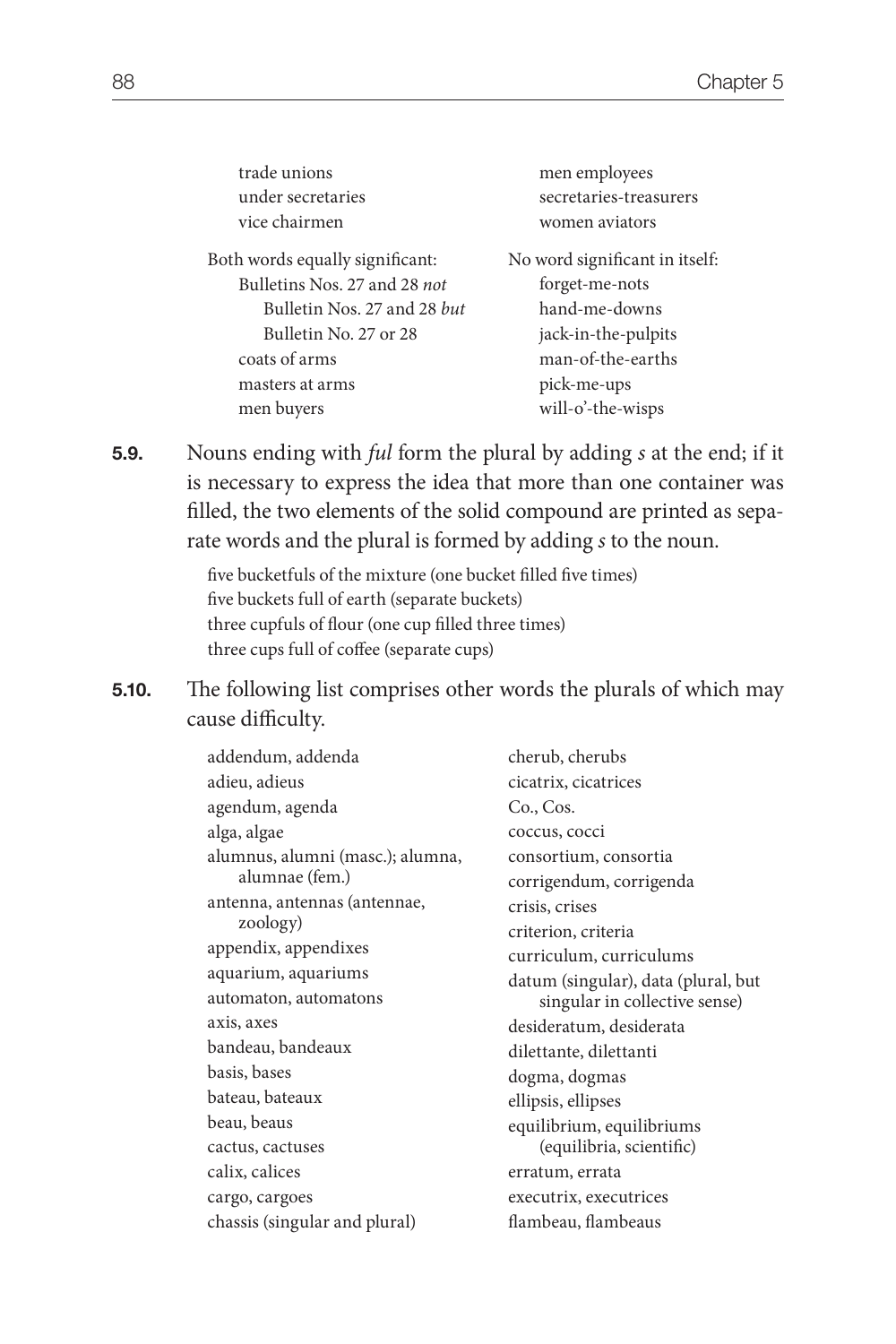focus, focuses folium, folia formula, formulas forum, forums fungus, fungi genius, geniuses genus, genera gladiolus (singular and plural) helix, helices hypothesis, hypotheses index, indexes (indices, scientific) insigne, insignia italic (singular and plural) Kansas Citys lacuna, lacunae larva, larvae larynx, larynxes lens, lenses lira, lire locus, loci madam, mesdames Marys matrix, matrices maximum, maximums medium, mediums *or* media memorandum, memorandums minimum, minimums minutia, minutiae monsieur, messieurs nucleus, nuclei oasis, oases octopus, octopuses opus, opera parenthesis, parentheses

phenomenon, phenomena phylum, phyla plateau, plateaus podium, podiums procès-verbal, procès-verbaux radius, radii radix, radixes referendum, referendums sanatorium, sanatoriums sanitarium, sanitariums septum, septa sequela, sequelae seraph, seraphs seta, setae ski, skis stadium, stadiums stimulus, stimuli stratum, strata stylus, styluses syllabus, syllabuses symposium, symposia synopsis, synopses tableau, tableaus taxi, taxis terminus, termini testatrix, testatrices thesaurus, thesauri thesis, theses thorax, thoraxes vertebra, vertebras (vertebrae, zoology) virtuoso, virtuosos vortex, vortexes

#### **Endings "ible" and "able"**

#### **5.11.** The following words end in *ible*; other words in this class end in *able*.

| abhorrible | appetible        | coctible       | combustible    |
|------------|------------------|----------------|----------------|
| accendible | apprehensible    | coercible      | comestible     |
| accessible | audible          | cognoscible    | commonsensible |
| addible    | avertible        | cohesible      | compactible    |
| adducible  | bipartible       | collapsible    | compatible     |
| admissible | circumscriptible | collectible(s) | competible     |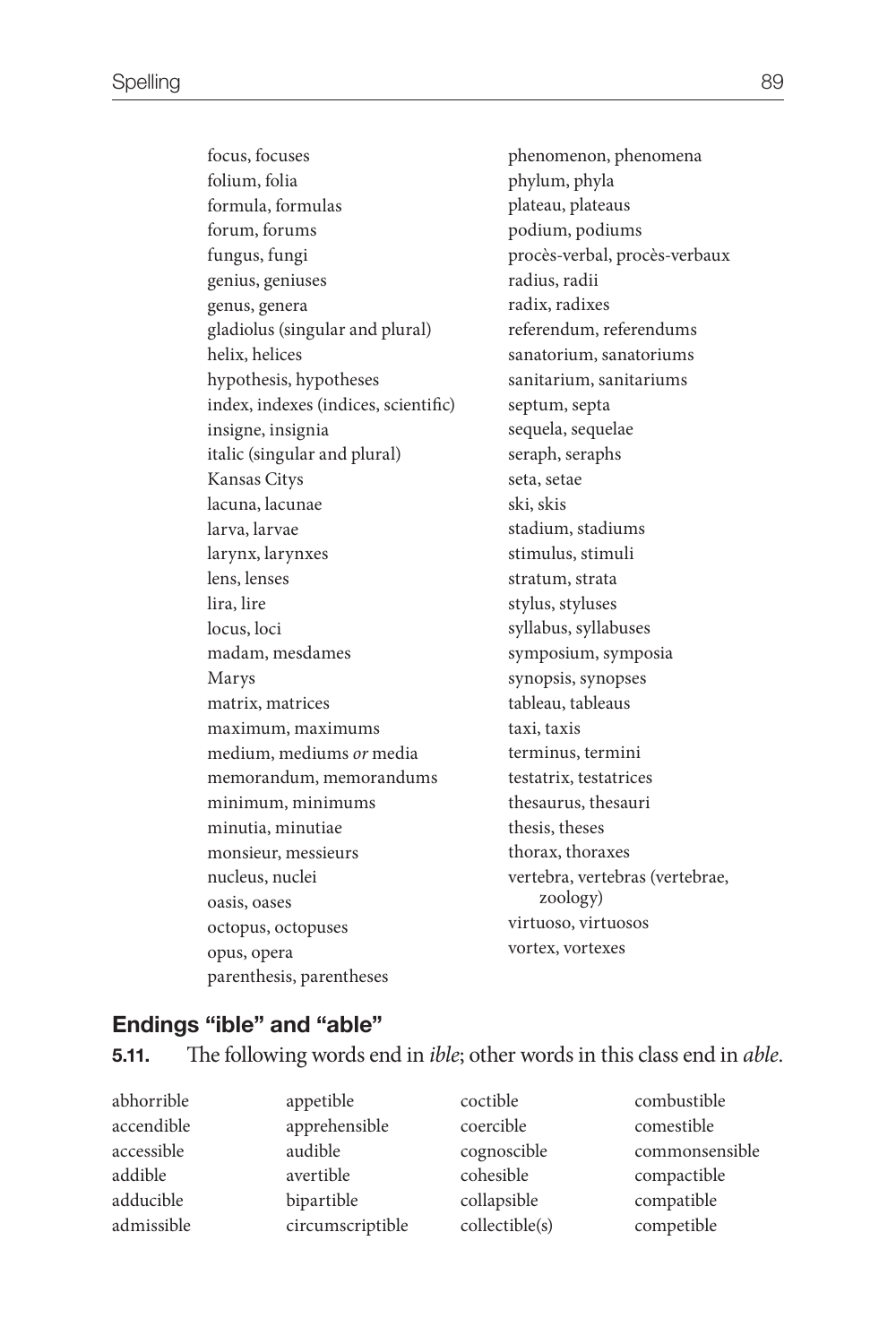compossible comprehensible compressible conducible conductible confluxible congestible contemptible controvertible conversable (oral) conversible (convertible) convertible convincible corrigible corrodible corrosible corruptible credible crucible cullible decoctible deducible deductible defeasible defectible defensible delible deprehensible depressible descendible destructible diffrangible diffusible digestible dimensible discernible discerpible discerptible discussible dispersible dissectible distensible distractible divertible divestible divisible docible edible educible effectible effervescible eligible eludible erodible evasible eversible evincible exemptible exhaustible exigible expansible explosible expressible extensible fallible feasible fencible flexible fluxible forcible frangible fungible fusible gullible horrible ignitible illegible immersible immiscible impartible impatible impedible imperceptible impermissible imperscriptible

impersuasible implausible impossible imprescriptible imputrescible inaccessible inadmissible inapprehensible inaudible incircumscriptible incoercible incognoscrible incombustible incommiscible incompatible incomprehensible incompressible inconcussible incontrovertible inconvertible inconvincible incorrigible incorrodible incorruptible incredible indefeasible indefectible indefensible indelible indeprehensible indestructible indigestible indiscernible indivertible indivisible indocible inducible ineffervescible ineligible ineludible inevasible inexhaustible inexpansible

inexpressible infallible infeasible inflexible infractible infrangible infusible innascible inscriptible insensible instructible insubmergible insuppressible insusceptible intactible intangible intelligible interconvertible interruptible intervisible invendible invertible invincible invisible irascible irreducible irrefrangible irremissible irreprehensible irrepressible irresistible irresponsible irreversible legible mandible marcescible misicible negligible nexible omissible ostensible partible passable (open)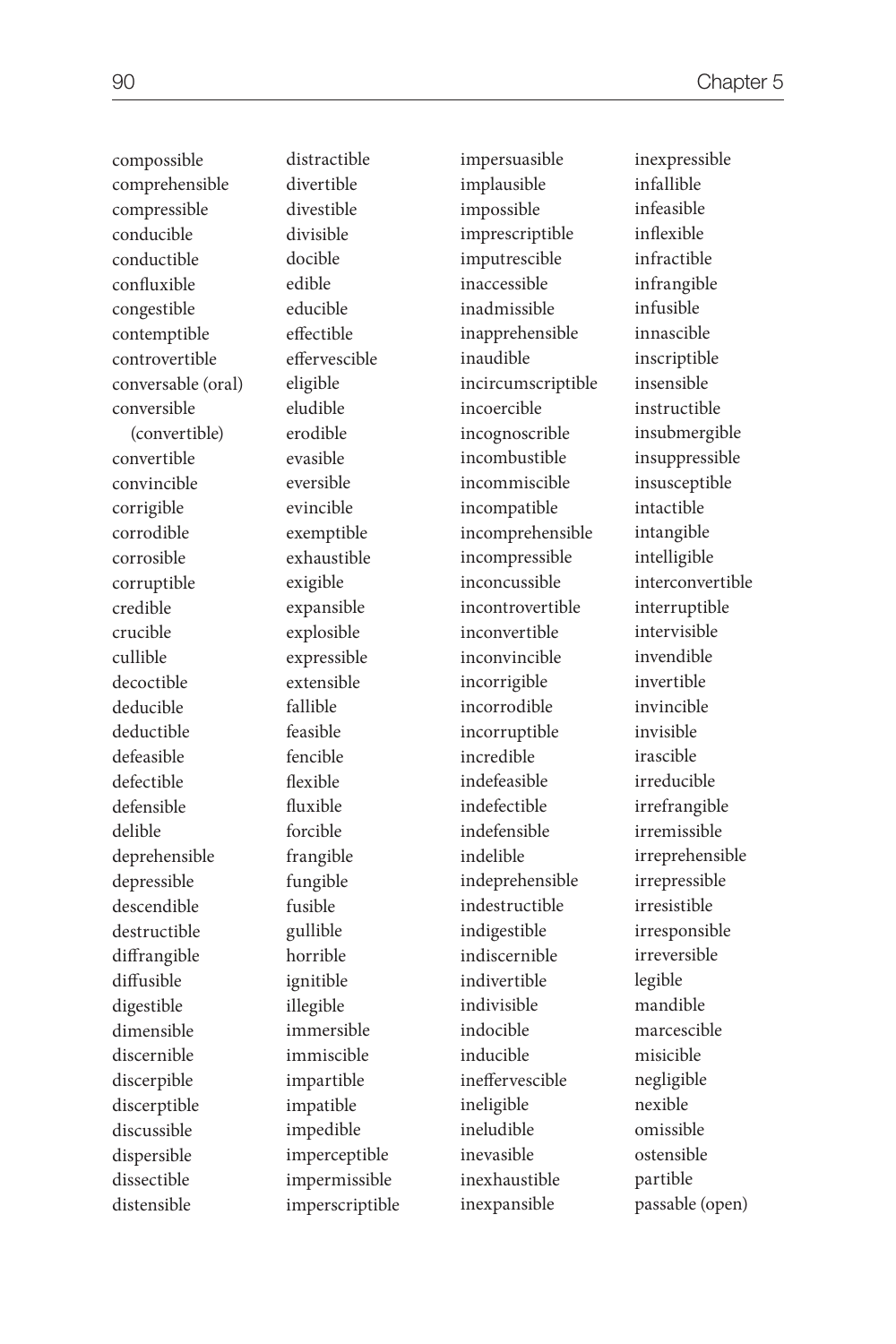| passible (feeling) | reflectible   | sensible      | transmissible  |
|--------------------|---------------|---------------|----------------|
| perceptible        | reflexible    | sponsible     | transvertible  |
| perfectible        | refrangible   | suasible      | tripartible    |
| permissible        | remissible    | subdivisible  | unadmissible   |
| persuasible        | renascible    | submergible   | uncorruptible  |
| pervertible        | rendible      | submersible   | unexhaustible  |
| plausible          | reprehensible | subvertible   | unexpressible  |
| possible           | repressible   | suggestible   | unintelligible |
| prehensible        | reproducible  | supersensible | unresponsible  |
| prescriptible      | resistible    | suppressible  | unsusceptible  |
| producible         | responsible   | susceptible   | vendible       |
| productible        | reversible    | suspensible   | vincible       |
| protrusible        | revertible    | tangible      | visible        |
| putrescible        | risible       | tensible      | vitrescible    |
| receptible         | runcible      | terrible      |                |
| redemptible        | sconcible     | thurible      |                |
| reducible          | seducible     | traducible    |                |

## **Endings "ise," "ize," and "yze"**

**5.12.** A large number of words have the termination *ise, ize,* or *yze*. The letter *l* is followed by *yze* if the word expresses an idea of loosening or separating, as *analyze*; all other words of this class, except those ending with the suffix *wise* and those in the following list, end in *ize*.

| advertise           | compromise     | excise      | prise (to force) |
|---------------------|----------------|-------------|------------------|
| advise              | demise         | exercise    | prize (to value) |
| affranchise         | despise        | exorcise    | reprise          |
| apprise (to inform) | devise         | franchise   | revise           |
| apprize (to         | disenfranchise | improvise   | rise             |
| appraise)           | disfranchise   | incise      | supervise        |
| arise               | disguise       | merchandise | surmise          |
| chastise            | emprise        | misadvise   | surprise         |
| circumcise          | enfranchise    | mortise     | televise         |
| comprise            | enterprise     | premise     |                  |

## **Endings "cede," "ceed," and "sede"**

**5.13.** Only one word ends in *sede* (supersede); only three end in *ceed* (exceed, proceed, succeed); all other words of this class end in *cede* (precede, secede, etc.).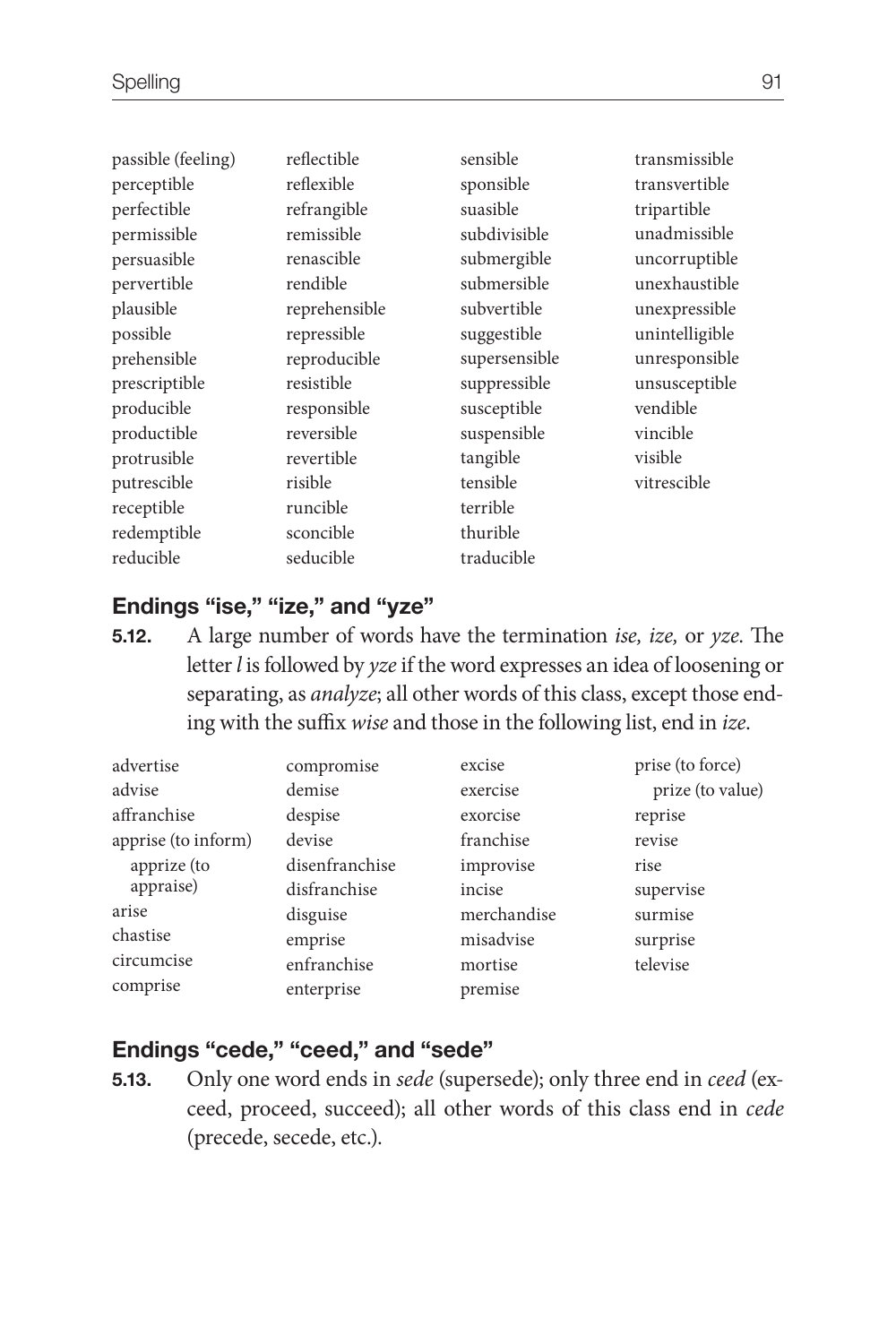## **Doubled consonants**

**5.14.** A single consonant following a single vowel and ending in a monosyllable or a final accented syllable is doubled before a suffix beginning with a vowel.

| bag, bagging       | red, reddish          | but                         |
|--------------------|-----------------------|-----------------------------|
| format, formatting | rob, robbing          | total, totaled, totaling    |
| input, inputting   | transfer, transferred | travel, traveled, traveling |

**5.15.** If the accent in a derivative falls upon an earlier syllable than it does in the root word, the consonant is not doubled.

| refer, reference | prefer, preference | infer, inference |
|------------------|--------------------|------------------|
|                  |                    |                  |

## **Indefinite articles**

**5.16.** The indefinite article *a* is used before a consonant and an aspirated *h*; *an* is used before a silent *h* and all vowels except *u* pronounced as in *visual* and *o* pronounced as in *one*.

| a historic occasion | an herbseller | but                |
|---------------------|---------------|--------------------|
| a hotel             | an hour       | an H-U-D directive |
| a human being       | an honor      | a HUD directive    |
| a humble man        | an onion      |                    |
| a union             | an oyster     |                    |

**5.17.** When a group of initials begins with *b, c, d, g, j, k, p, q, t, u, v, w, y,* or *z*, each having a consonant sound, the indefinite article *a* is used.

| a BLS compilation | a GAO limitation | a WWW search |
|-------------------|------------------|--------------|
| a CIO finding     | a UFO sighting   |              |

**5.18.** When a group of initials begins with *a, e, f, h, i, l, m, n, o, r, s,* or *x*, each having a vowel sound, the indefinite article *an* is used.

| an AEC report      | an NSC (en) proclamation |
|--------------------|--------------------------|
| an FCC (ef) ruling | an RFC (ahr) loan        |

**5.19.** Use of the indefinite article *a* or *an* before a numerical expression is determined by the consonant or vowel sound of the beginning syllable.

| an 11-year-old      | an VIII (eight) classification             |
|---------------------|--------------------------------------------|
| a onetime winner    | a IV-F (four ef) category (military draft) |
| a III (three) group | a 4–H Club                                 |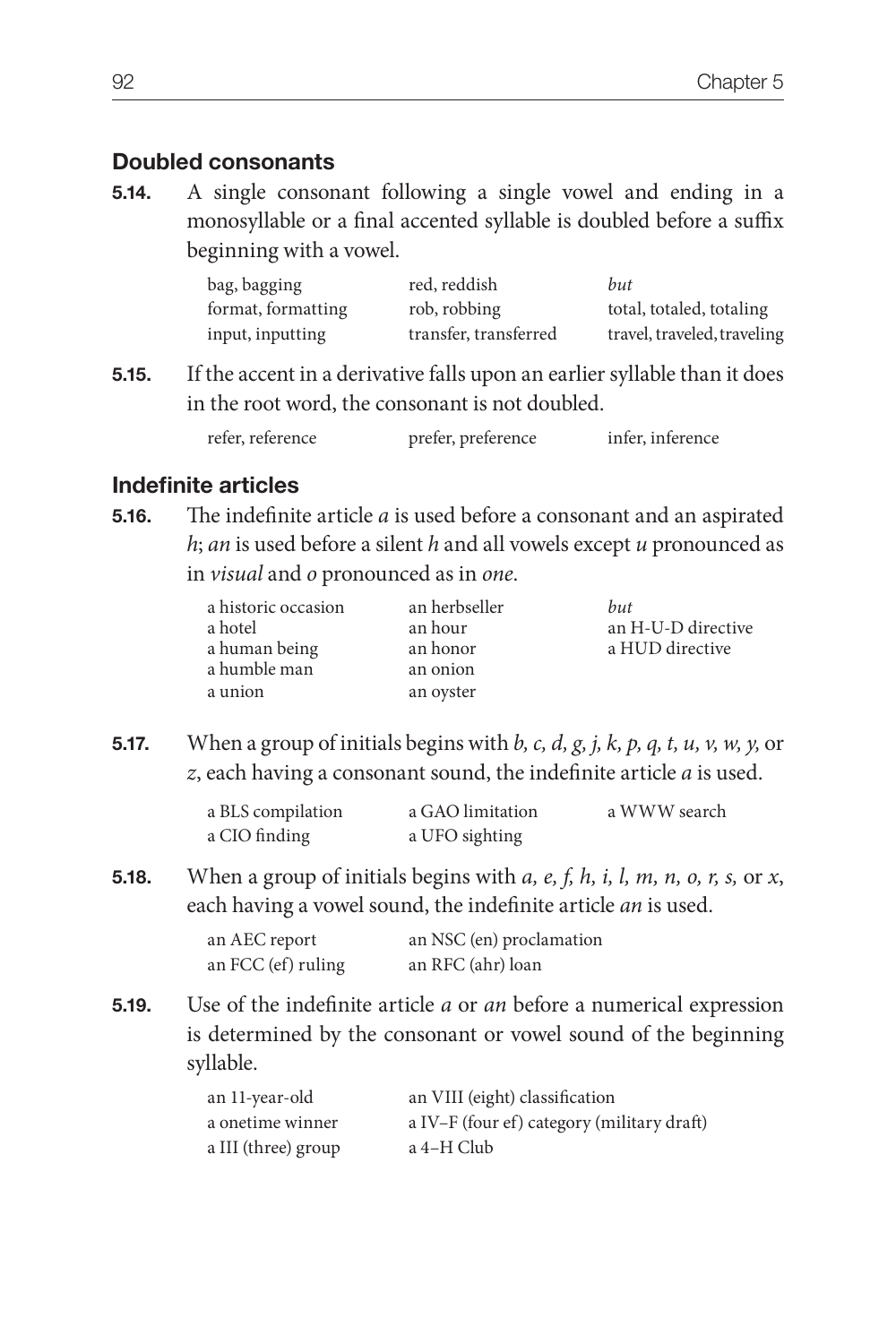# **Geographic names**

- **5.20.** The spelling of geographic names must conform to the decisions of the U.S. Board on Geographic Names (BGN) (http://geonames. usgs.gov). In the absence of such a decision, the U.S. Directory of Post Offices is to be used.
- **5.21.** If the decisions or the rules of the BGN permit the use of either the local official form or the conventional English form, it is the prerogative of the originating office to select the form that is most suitable for the matter in hand; therefore, in marking copy or reading proof, it is required only to verify the spelling of the particular form used. GPO's preference is for the conventional English form. Copy will be followed as to accents, but these should be consistent throughout the entire job.

# **Nationalities, etc.**

- **5.22.** The table on Demonyms in Chapter 17 "Useful Tables" shows forms to be used for nouns and adjectives denoting nationality.
- **5.23.** In designating the natives of the States, the following forms will be used.

| Alabamian     | Louisianian      | Ohioan           |
|---------------|------------------|------------------|
| Alaskan       | Mainer           | Oklahoman        |
| Arizonan      | Marylander       | Oregonian        |
| Arkansan      | Massachusettsan  | Pennsylvanian    |
| Californian   | Michiganian      | Rhode Islander   |
| Coloradan     | Minnesotan       | South Carolinian |
| Connecticuter | Mississippian    | South Dakotan    |
| Delawarean    | Missourian       | Tennessean       |
| Floridian     | Montanan         | Texan            |
| Georgian      | Nebraskan        | Utahn            |
| Hawaiian      | Nevadan          | Vermonter        |
| Idahoan       | New Hampshirite  | Virginian        |
| Illinoisan    | New Jerseyan     | Washingtonian    |
| Indianian     | New Mexican      | West Virginian   |
| Iowan         | New Yorker       | Wisconsinite     |
| Kansan        | North Carolinian | Wyomingite       |
| Kentuckian    | North Dakotan    |                  |
|               |                  |                  |